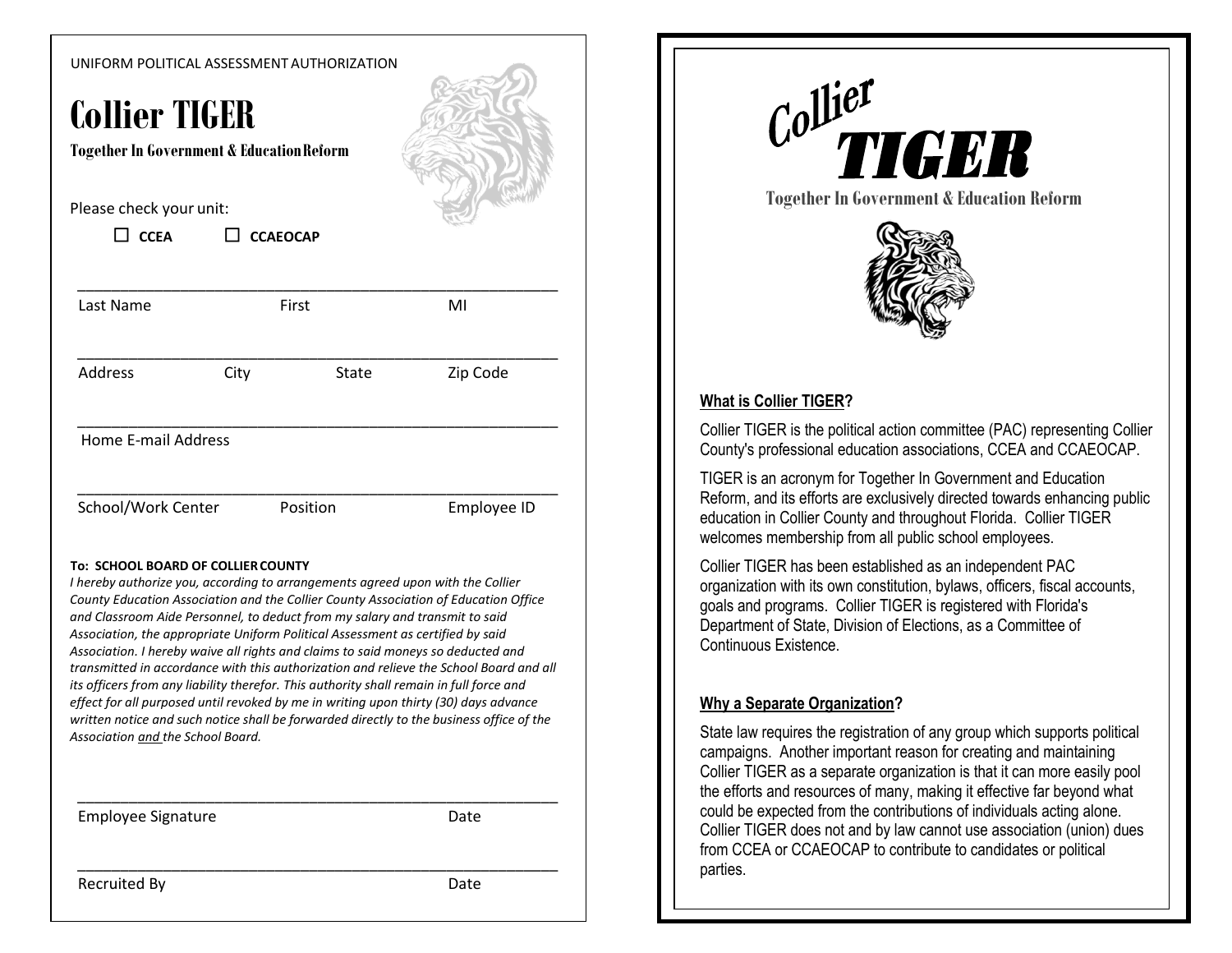## **What is the Primary Purpose of TIGER?**

With its commitment to quality education, Collier TIGER's basic goal is to inform all school employees regarding the direct relationship between the

election of competent government officials and the improvement of teaching, learning and working conditions within our public schools. TIGER helps coordinate political activities necessary to enhance the quality of education for our students.



School employees should understand that government officials make decisions that directly or indirectly determine the number of students in our classes, the level of our salaries, when we can retire and at what rate, what kinds of benefits will be permitted, and whether we will be given the resources to do an effective job. It is essential for Collier TIGER to seek out candidates for public office who have a sincere interest in the future of public education and its workers.

## **Why Does Collier TIGER Emphasize Communication?**

Once elections are over, communications with elected officials must be maintained. Through telephone calls, e-mails, face-to-face meetings or letter writing campaigns; these political leaders must be informed of our concerns and be provided with information appropriate for making sound decisions.

#### **Is Collier TIGER Nonpartisan?**

YES, it represents both Democrats and Republicans. TIGER is interested in securing the best candidates and provides information to help our members become better informed voters--but the choice is always up to the individual.

# **How Will My TIGER Dues Be Used?**

Collier TIGER funds are used to promote the interest of public school employees in the governmental process. TIGER dues also are used to support political candidates who are deemed best qualified for office and who indicate a true concern for public education and public school workers. All expenditures must be approved by the TIGER Executive Board.

#### **What Has Collier TIGER Helped to Achieve?**

- Florida's Collective Bargaining Law
- Sick Leave Pool Benefits
- Personal Leave Provisions
- Salary Improvements
- **Terminal Pay Provisions**
- Retirement Benefits
- Paid Holidays
- Increased School Funding--An ongoing task
- And Much More!

## **How Can I Help?**

- Join Collier TIGER today!
- Participate in the candidate screening process.
- Make sure you, your friends and relatives are registered to vote and become informed voters.
- Volunteer to be a member of TIGER's Executive Board.
- Participate in our lobbying activities associated with the legislative session and other programs of Collier TIGER.
- TIGER Members are invited to participate in TIGER's monthly Round Table Discussions with school board members and the Superintendent. Round Table Discussions also provide TIGER members the opportunity to speak one-on-one with local and state government officials.
- Assist in the elections of our recommended candidates



*Make a voluntary contribution by check to Collier TIGER*

*- or - Complete a TIGER Payroll Deduction Authorization Form \**



# **Annual TIGER Dues**

**\$20** - Instructional Staff \$10 - Non-instructional Staff